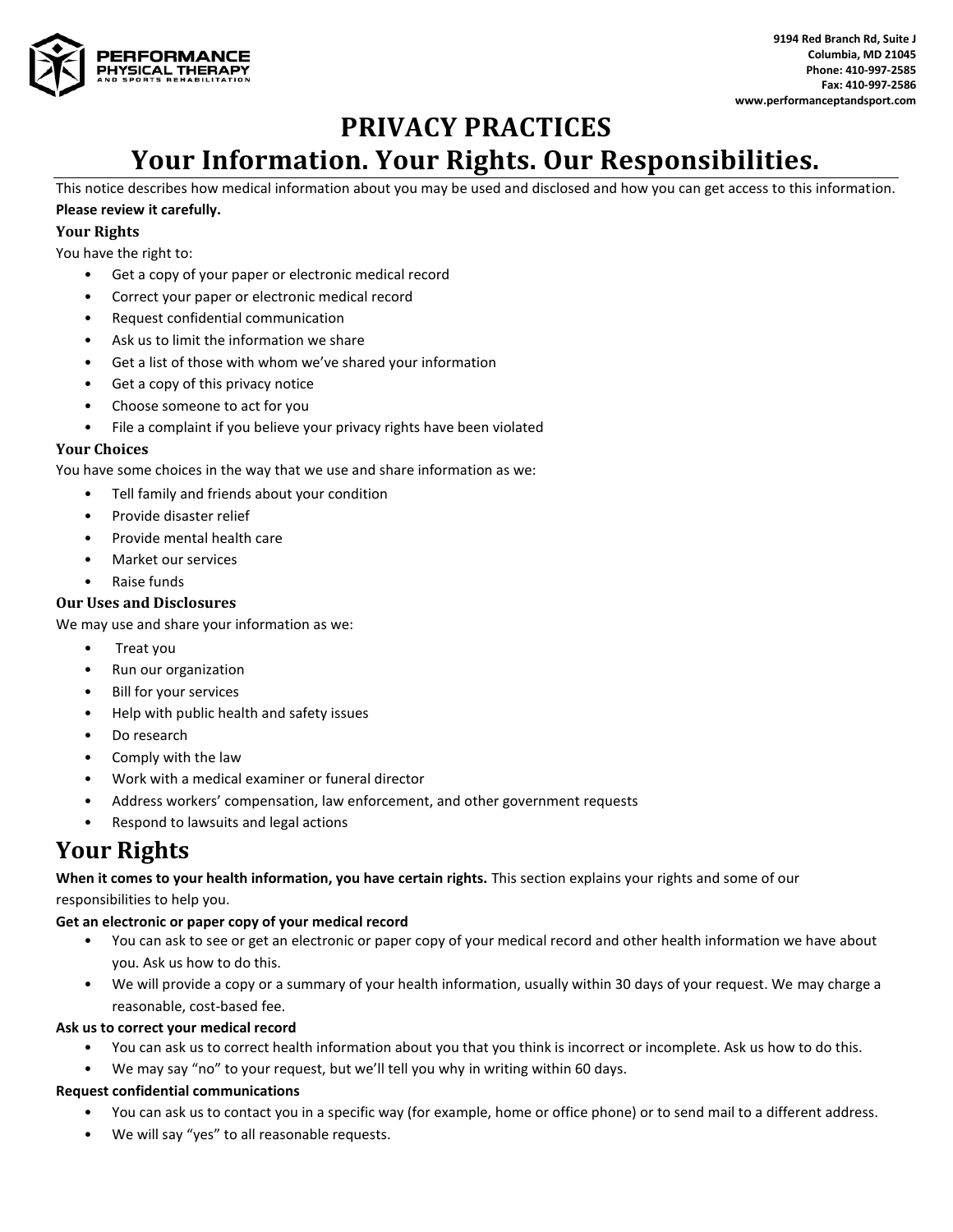

# **Your Rights continued**

#### **Ask us to limit what we use or share**

- You can ask us not to use or share certain health information for treatment, payment, or our operations. We are not required to agree to your request, and we may say "no" if it would affect your care.
- If you pay for a service or health care item out-of-pocket in full, you can ask us not to share that information for the purpose of payment or our operations with your health insurer. We will say "yes" unless a law requires us to share that information.

#### **Get a list of those with whom we've shared information**

- You can ask for a list (accounting) of the times we've shared your health information for six years prior to the date you ask, who we shared it with, and why.
- We will include all the disclosures except for those about treatment, payment, and health care operations, and certain other disclosures (such as any you asked us to make). We'll provide one accounting a year for free but will charge a reasonable, cost-based fee if you ask for another one within 12 months.

#### **Get a copy of this privacy notice**

You can ask for a paper copy of this notice at any time, even if you have agreed to receive the notice electronically. We will provide you with a paper copy promptly.

#### **Choose someone to act for you**

- If you have given someone medical power of attorney or if someone is your legal guardian, that person can exercise your rights and make choices about your health information.
- We will make sure the person has this authority and can act for you before we take any action.

#### **File a complaint if you feel your rights are violated**

- You can complain if you feel we have violated your rights by contacting us using the information on page 1.
- You can file a complaint with the U.S. Department of Health and Human Services Office for Civil Rights by sending a letter to 200 Independence Avenue, S.W., Washington, D.C. 20201, calling 1-877-696-6775, or visiting **www.hhs.gov/ocr/privacy/hipaa/complaints/.**
- We will not retaliate against you for filing a complaint.

## **Your Choices**

**For certain health information, you can tell us your choices about what we share.** If you have a clear preference for how we share your information in the situations described below, talk to us. Tell us what you want us to do, and we will follow your instructions. **In these cases, you have both the right and choice to tell us to:**

- Share information with your family, close friends, or others involved in your care
- Share information in a disaster relief situation

*If you are not able to tell us your preference, for example if you are unconscious, we may go ahead and share your information if we believe it is in your best interest. We may also share your information when needed to lessen a serious and imminent threat to health or safety.*

#### **In these cases we never share your information unless you give us written permission:**

- Marketing purposes
- Most sharing of psychotherapy notes

#### **In the case of fundraising:**

• We may contact you for fundraising efforts, but you can tell us not to contact you again.